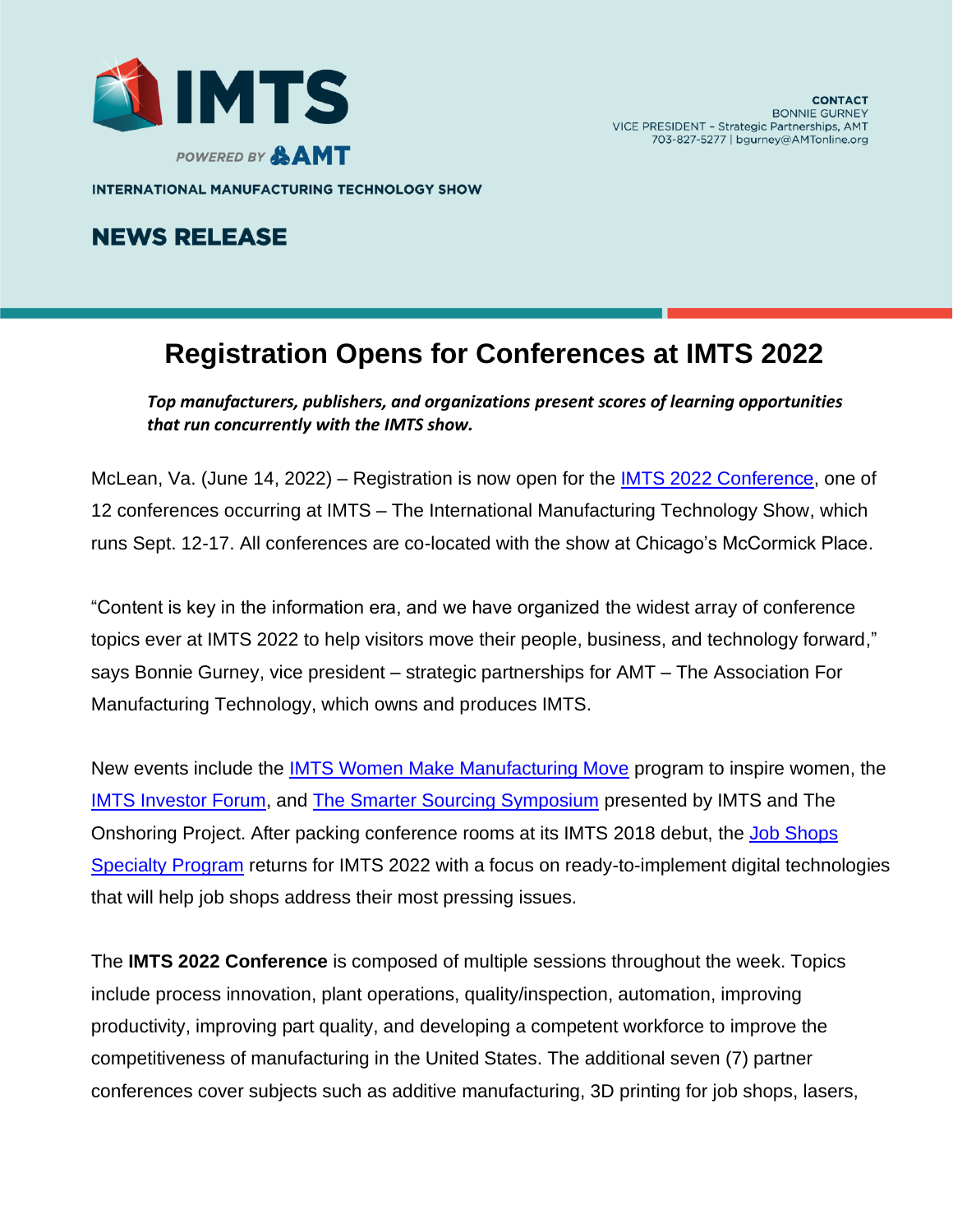parts cleaning, industrial interoperability standards, and technology leadership. The **Conferences at IMTS** are presented by AMT, as well as by its partners and organizations co-locating their events with IMTS, including ASME, Gardner Business Media, GIE Media, HANNOVER MESSE USA, Laser Institute of America, and the OPC Foundation.

"Conferences at IMTS 2022 offer a deeper dive into the technologies exhibited on the show floor, the chance to network with subject matter experts and like-minded peers, and the opportunity for professional growth," says Gurney. "Plan to take advantage of these learning opportunities for a few days, then add another day to your itinerary to walk the show floor. There is no more efficient way to gather more information in one location, plus it gives you a chance to rest your feet while stretching your mind."

Details on conferences are below, or visit [imts.com/show/education/conferences](https://www.imts.com/show/education/conferences.cfm) to learn more.

## **Conferences at IMTS Powered by AMT**

**[IMTS 2022 Conference:](https://www.imts.com/show/education/IMTS2022.cfm)** With a slate of product experts selected entirely from IMTS exhibiting companies, the IMTS Conference will equip you with tangible solutions that you can put into practice at your shop immediately. Brought to you by AMT and GIE Media.

**IMTS Specialty [Program: Job Shops Workshop](https://www.imts.com/show/education/JobShopsProgram.cfm) Day 1:** Designed exclusively for job shops stakeholders, this event features an industry roundtable and panel discussions with job shops implementing digital manufacturing technologies and other best practices that improve their efficiencies. Featuring a session from the Technology & Manufacturing Association (TMA).

**IMTS Specialty [Program: Job Shops Workshop Day 2 featuring Modern Machine Shop's](https://www.imts.com/show/education/JobShopsProgram.cfm)  [Top Shops:](https://www.imts.com/show/education/JobShopsProgram.cfm)** This half-day program, presented by AMT and Modern Machine Shop, offers visitors a look into this year's annual Top Shops benchmarking survey. Learn from industry experts and current and past Top Shop award winners and find out what makes a shop rise to the top and how your shop stacks up against the competition.

**IMTS Specialty [Program: Women Make Manufacturing Move:](https://www.imts.com/show/education/WomenMakeMFGMove.cfm)** The IMTS Women Make Manufacturing Move program will inspire women in our manufacturing technology community

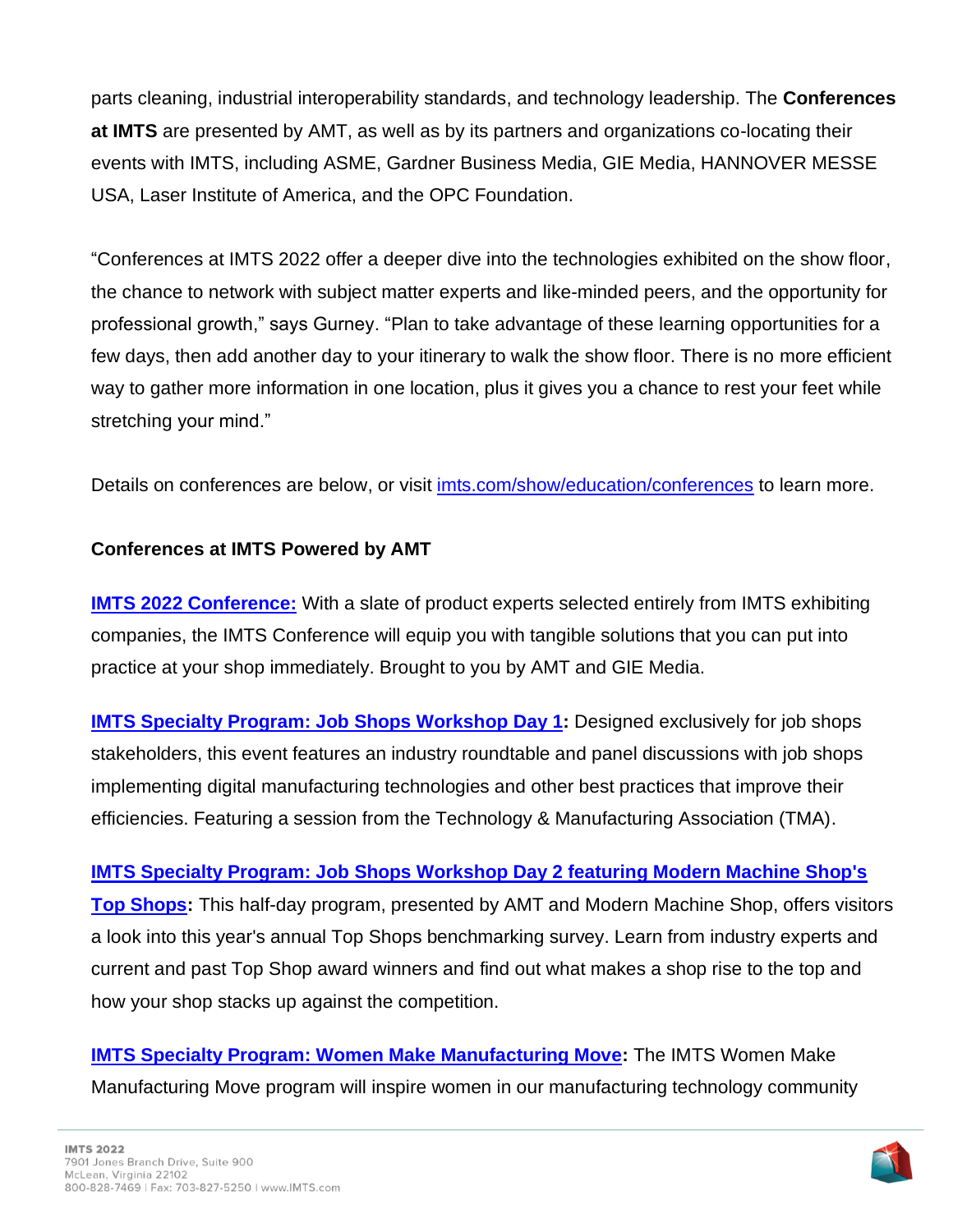through curated sessions, networking, and business. Monday night reception, Wednesday luncheon, and a Friday Take 5.

**[IMTS Investor Forum:](https://www.imts.com/show/education/InvestorForum.cfm)** The IMTS Investor Forum connects visitors with advanced manufacturing experts who will demystify the estimated \$65 billion manufacturing technology industry. Guided tours of the trade show floor afford an inside experience with the industry, firsthand from startups and industry insiders.

**[The Smarter Sourcing Symposium at IMTS 2022:](https://www.imts.com/show/education/TOPS.cfm)** The inaugural Smarter Sourcing Symposium at IMTS 2022, presented by IMTS and The Onshoring Project, will deliver direct strategies for sounder and more financially beneficial North American part production.

## **Co-located and Partner Conferences at IMTS**

**[Additive Manufacturing Conference:](https://www.imts.com/show/education/additiveManufacturingConference.cfm)** Focused exclusively on additive technologies for industrial part production, the AM Conference by Gardner Business Media takes a practical, applications-based look at the machines, materials, and methodologies being used to create enduse tools and components.

**[3D Printing Workshop for Job Shops:](https://www.imts.com/show/education/AMJobShops.cfm)** 3D printing's biggest potential lies in the hands of manufacturers – those that can see the intersections between CNC machining and additive manufacturing and innovate ways to evolve part production. This event by Gardner Business Media will help job shops learn how 3D printing can help them with prototyping, tooling, production, and more.

**[Industrial Laser Conference:](https://www.imts.com/show/education/LIA.cfm)** This conference, presented by the Laser Institute of America (LIA), focuses on laser processing for manufacturing, including marking, cutting, welding, heat treating, remote welding, cleaning, additive manufacturing, and more.

**[Parts Cleaning Conference:](https://www.imts.com/show/education/PartsCleaning.cfm)** Environmental limitations are becoming more strict, and manufacturers demand high-quality clean parts. Brought to the show by Gardner Business Media, the Parts Cleaning Conference will detail how to make it all happen while staying within compliance and on budget.